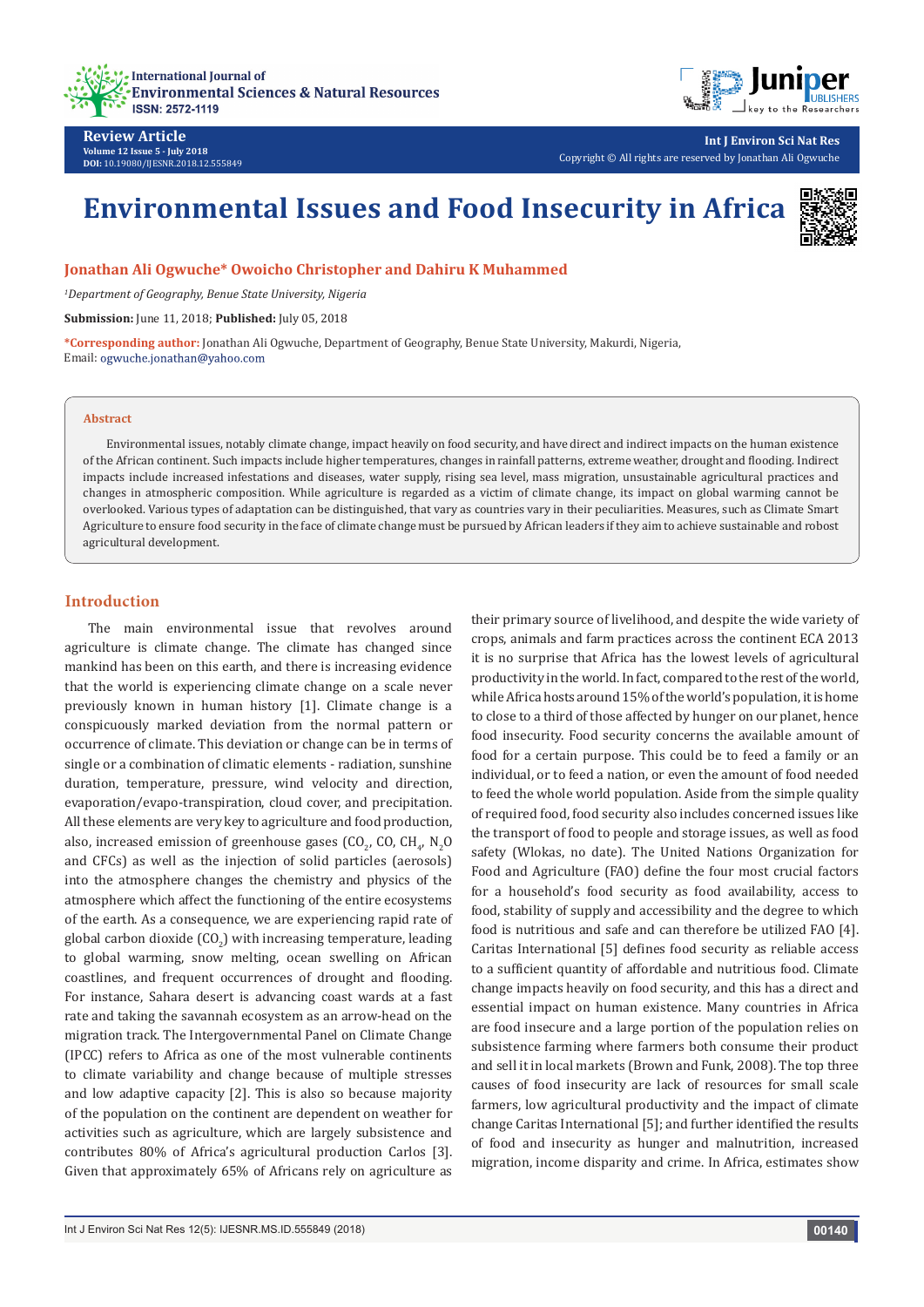a dramatic increase of people experiencing chronic hunger over the period 1990-2007 and even more, following the 2008-2009 financial and economic crises (ECA 2013). Political instability, wars, harsh weather and lack of incentives for agricultural transformation have played a major role in compounding food security in Africa (ECA 2013). Even then, rapid population growth and climate change continue to negatively impact on food security and need to be factored into sustainable strategies and policies.

# **Agricultural Production and Climate Change**

Climate change is perhaps the most serious environmental threat to agricultural production, especially in Africa. Climate change does not occur in the same way and with the same impact across the region of the world. According to Ethan [6], the patterns of the impact of climate change are dependent on latitude, altitude, type of crop grown and livestock reared. The direct impact of climate change on agricultural systems are changes in rainfall and temperature which could impact on agro-climate conditions, altering growing reasons, planting and harvesting calendars, water availability, pest, weed and disease populations. Again, climate change would also impact on alteration in evapo-transpiration, photosynthesis and biomass production and land suitability for agricultural production. The Intergovernmental Panel on Climate Change IPCC [2] emphasis that climate change exerts multiple stresses on the biophysical as well as the social and institutional environments that underpin agricultural production. Khanal [7] classifies the pattern of impact of climate change on agriculture into biophysical and socio-economic. The biophysical impacts include physiological effects on crop and livestock, change in land, soil and water resources, increased weed and pest challenges, shifts in spatial and temporal distribution of impacts, sea level rise and changes to ocean salinity and sea temperature rise causing fish to inhabit in different ranges. The socio-economic impacts result in decline in yield and production, reduced marginal Gross Domestic Product (GDP) from agriculture, fluctuation in world market price, changes in geographical distribution of trade regime, increased number of people at risk of hunger and food security, migration and civil unrest.

The United Nations Food and Agriculture Organization FAO [8] gives an elaborate and critical consideration of the impact of climate change on crop production and states that the pattern has both positive and negative impacts. For example, rises in temperature helps to grow crops in high altitude areas and towards the poles. In these areas, increases in temperature extend the length of the potential growing season, allowing earlier planting, early harvesting and opening the possibility of completing two crop cycles in the same season. The warmer conditions support the process of natural decomposition of organic matter and contribute to the nutrient uptake mechanisms. The process of nitrogen fixation, associated with greater root development is also predicted to increase in warmer conditions and with higher carbon dioxide, if soil moisture is not limiting. The increased carbon dioxide levels lead to a positive growth response for a

number of staples under controlled conditions also known as the carbon fertilization effect.

But when temperatures exceed the optimal level for biological processes, crops often respond negatively with a sleep down in net growth and yield. FAO further states that heat stress might affect the whole physiological development, maturation and finally reduces the yield of cultivated crop. The negative effects on agricultural yields will be exacerbated by more frequent weather events. In the same way, rising atmospheric carbon dioxide concentration, higher temperatures, changes in animal and seasonal precipitation patterns and in the frequency of extreme events will affect the volume, quality, quantity, stability of food production and the natural environment in which agriculture takes place. Climatic variations will have consequences for the availability of water resources, frequency of pest and diseases and soil quality, leading to significant changes in the conditions for agriculture and livestock production. In extreme cases, the degradation of agricultural ecosystems could mean desertification, resulting in a total loss of the productive capacity of land.

# **Direct and Indirect Impact of Climate Change on Agriculture**

Agriculture is perhaps the most sensitive of all food security activities to climate change, in the following ways.

#### **Impact of Higher Temperature**

Scientific studies have found that increasing temperatures will have different effects on farming in different parts of the world. Productivity may increase in medium and high latitudes due to larger growing season. According to Gornall et al. [9] at 20C temperature increase in wheat production, but could result in a corresponding loss in lower latitudes. However, in semi-arid and tropical regions, where farming conditions are extreme, a temperature increase could result in reduced harvests, increasing the stress of high temperature, with increased water loss during evaporation, further increasing water stress for plants. Soil fertility could also be affected by increased air temperatures. Losses from evaporation and longer growing seasons could result in increased water demand in the Middle East, North Africa and South East Asia Gornall et al. [9].

#### **Changes in Rainfall Patterns**

Water is essential for plant life. Any change to rainfall pattern would impact directly on agriculture, 80 percent of which is dependent on rain water Gornall et al. [9]. It is very difficult to predict the effect of global warming on rainfall in a particular region as a result of the changes this will cause to atmospheric circulation patterns. Nevertheless, most of the forecasts produced conclude that there will be an increase in rainfall at high latitudes, with lower rainfall in tropical and subtropical regions. It has been estimated that rainfall shortages in certain African countries dependent on cultivation of non-irrigated and semi-humid crops could reduce production by 50 percent by 2020 Altieri and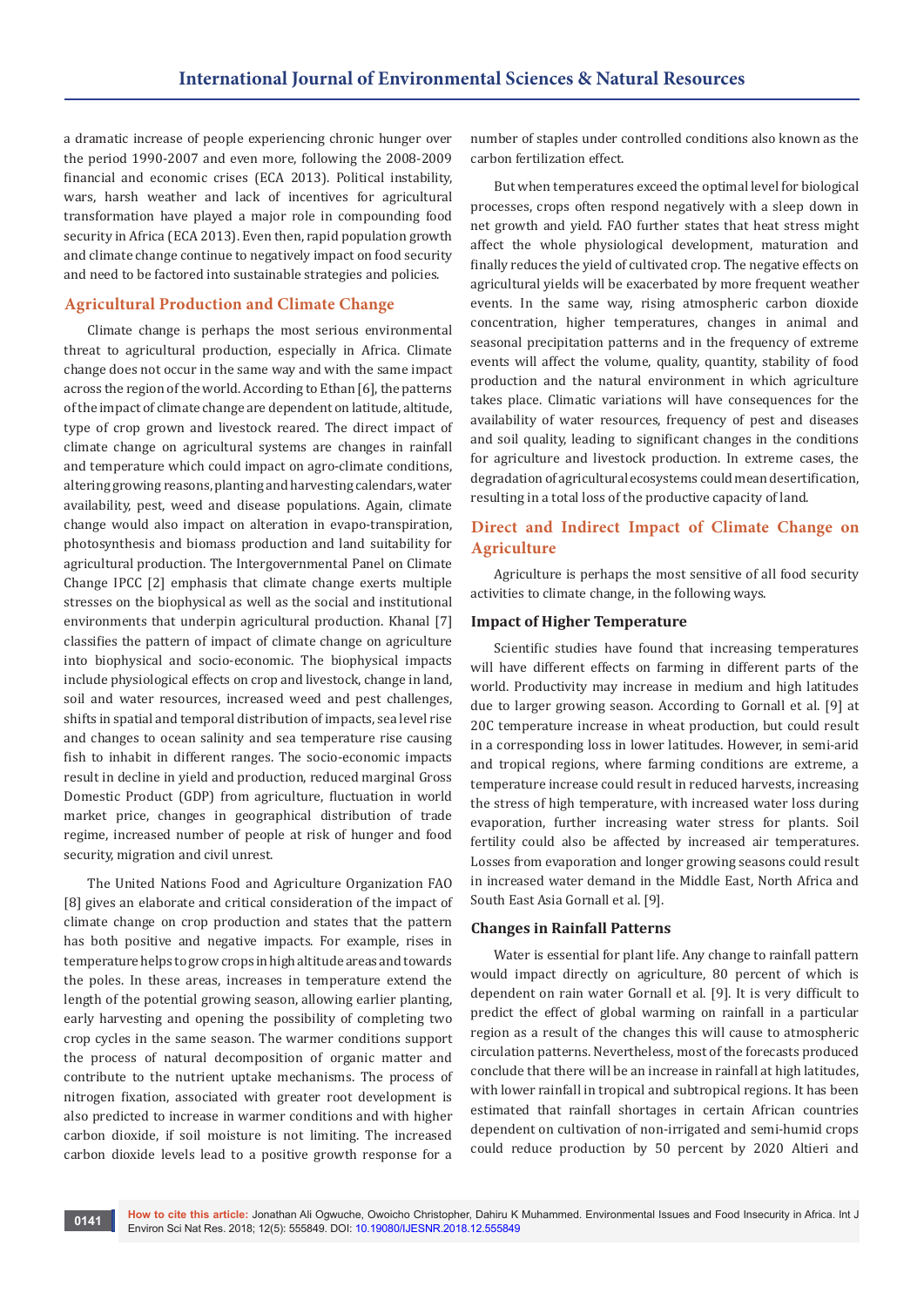Nicholis [10]. Maize would be one of the crops most affected by increased temperatures and changing rainfall. Some studies have found that output might decrease by 10 percent by 2055, mainly in Africa and Latin America, affecting over 170 million small scale farmers in those regions Jones and Thornton [11].

#### **Extreme Weather**

According to a scientific study published in nature magazine, issue 432, heat waves have been more frequent since the end of the last century, and this trend is expected to continue over coming decades. Together with lack of rainfall, this directly impacts on the performance of some crops. The adaptation of crops to these occasional temperature increases varies depending on the geographic region. The impact will be more in hotter regions where agriculture is already at the limit of its ability to adapt, and where it might be faced by conditions that have never been experienced before. If there is a heat wave during a key period in the plants development, such as when it is flowering, this could have a serious impact on the harvest.

#### **Drought**

Drought is a regional phenomenon with different characteristics depending on the climatic region, frequency and duration. According to WMO [12], there is no general description of what constitutes a drought; it is a natural catastrophe that affects a large part of the population, with high economic, social and environmental costs. Lack of rainfall causes water stress in plants and as with heat waves, the areas most affected will be those already suffering extreme water shortages. Dryness of the soil stops root growth and decomposition of organic material, further decreasing soil fertility. One further impact of climate change is the increase in the severity of droughts, both in terms of their frequency and duration, which has been seriously devastating the morn of Africa since 2011, with famine affecting 13 million people. Forecasts suggest that by 2050, the proportion of the earth subject to constant drought will increase from 2 percent to droughts increasing from 1 to 10 percent by the end of the 21<sup>st</sup> century (IOM) [13].

#### **Flooding**

Excess water can damage crops, running harvests, just as flooding can devastate large expanses of cultivated land. According to IPCC [14], tropical cyclones may become more intense over the coming decades, with stronger winds and higher rainfall.

# **Indirect Impact of Climate Change on Agricultural Production**

From available literature, the following indirect impacts exist.

#### **Increase Infestations and Diseases**

Higher temperature from climate change causes changes to the geographic distribution of diseases, changing the dispersion of bacteria and fungi as wind patterns change, leading to the appearance of emerging and re-emerging illness, and an increase in the severity of pathogens (Rosenzweigh and Hillel).

### **Water Supply**

Global warming influences melting of glaciers which rivers depend on, resulting in seasonal flows, which decrease in the dry season and increase in the rainy season with greater risks of flooding. In some regions, water drew from rivers help to migrate farms. According to Doll and Siebert (no date), irrigated crops account for 20 percent of cultivated land globally, but for 40 percent of the food produced. However, this practice depends on weather in remote areas. In other situations, water shortages are not due to low rainfall, but to surface run-off, evaporation and deep percolation.

#### **Rising Sea Levels**

Rising sea levels are an inevitable consequence of climate change. Climate causes an increase in the mass of water one to ice melting from warming. The  $4<sup>th</sup>$  IPCC [2] report estimates that sea levels could rise by between 0.1m and 0.5m. Sea level rise will impact on the world's harvest due to salination or total flooding of good low-lying agricultural land. Currently, 200 million km2 of land of could be flooded if sea levels rise by one metre, a possibility during this century Stern Review [15].

#### **Mass Migration**

Mass migration is increasing with climate change and has led to the terms 'environmental migrations or environmental refugees'. The IPCC was estimated that by 2050, about 150 million people will have been forced to migrate from their homes as a result of the effects of climate change. Majority of the migrants are the able-bodied men and women who are engaged in agricultural production. Relatively unknown, among the problem and consequences of climate change is its tendency to precipitate violent conflict, especially the worsening incidence of conflict between Fulani herdsmen and farmers. The immediate cause of the conflict is natural resource scarcity (Odo and Chilaka). The demand for land for feed grain is increasing the pressure on already scarce grazing land. Grazing is moving into marginal lands, where it leads to desertification and into forests or other ecologically valuable areas Stenifeld [16]. According to them, this crisis has led to loss of several fertile lands, livestock, lives, agricultural farmlands, crops, injuries and incapacitation of farmers who would not go back to farming again. According to Reuveny, most of these problems and consequences resulting from climate change are in developing countries and this mass migration may result in further tension and conflict in the areas they move.

#### **Unsustainable Agricultural Practices**

Soil degradation and the over-use of agrichemicals are sharply slowing down the rate of growth in crop yields (FAO 2009). Over exploitation of arable land and soil damage is causing the loss of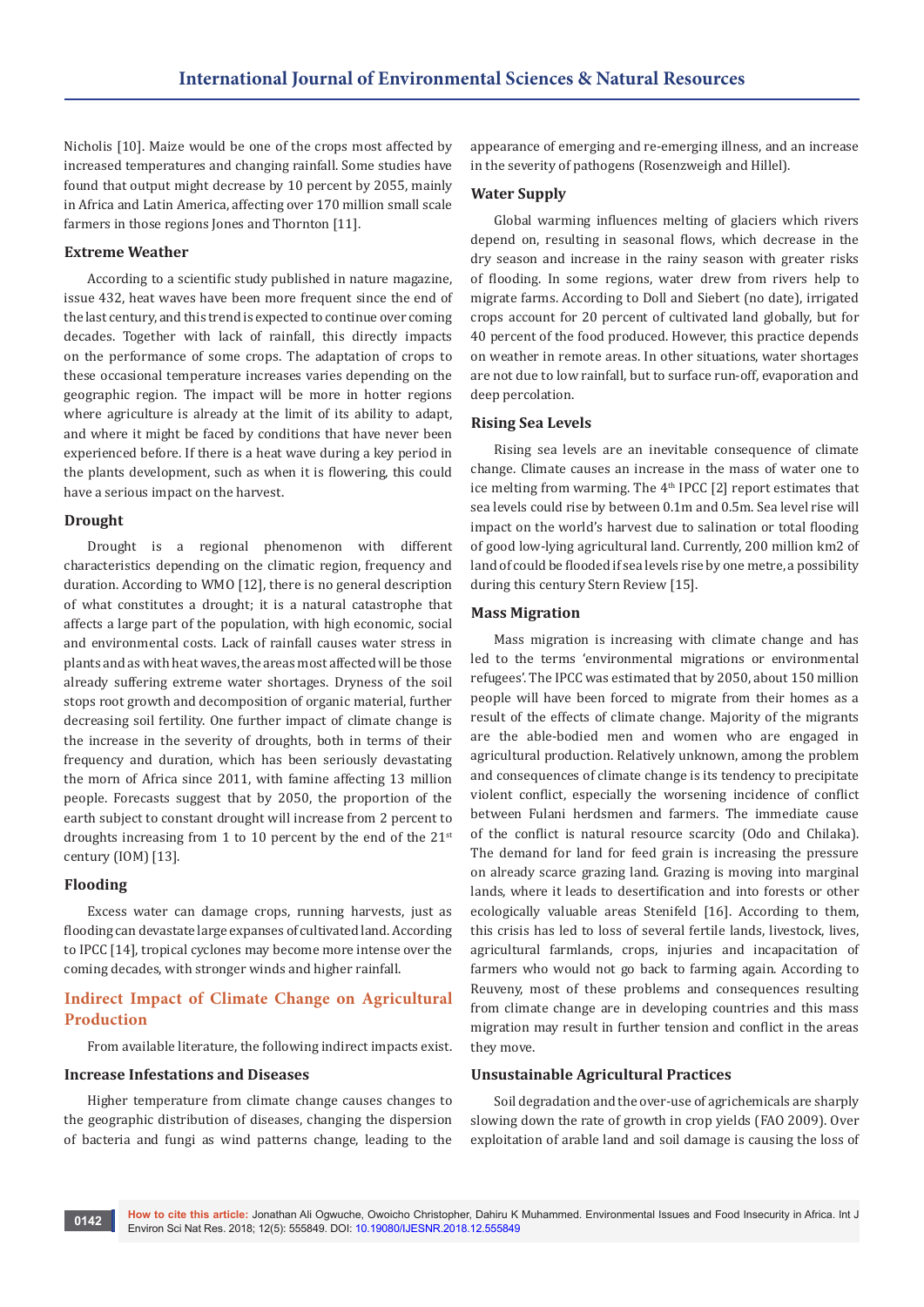millions of hectares of once-productive crop land Pimentel et al. [17]. Also, 13 million hectares of land are lost each year through deforestation FAO [4]. As a result of these, much land is converted for agricultural use, with the stress on land in Africa much greater than that in other regions.

# **Changes in Atmospheric Composition**

A higher concentration of carbon dioxide in the atmosphere has a direct effect on the physical processes in plants, such as photosynthesis and transpiration. In general, studies show that increased carbon dioxide in the atmosphere increases photosynthesis by between 10 to 50 percent and this is beneficial Gornall et al. [9]. However, comparing the overall effect of carbon dioxide on fertility with the results of climate change, the experts consider whether harvests increase or decrease. If carbon dioxide fertilization remains high, climate change will benefit agriculture in Europe and the United States of America. However, in Africa and India, despite the increased fertilization levels resulting from higher carbon dioxide, climate change will result in harvests falling by 5 percent in 2050 Gornall et al. [9].

#### **Impact of Climate Change on Food Security in Africa**

The latest IPCC Report says that about 90 percent of the sub-Saharan African population depends on rainfed agriculture for food production, and this could result in decreased crop yields to 22 percent across sub-Saharan Africa. The report also says that at the same time, Africa's population continues to grow animal growth is estimated at 2.4 percent and the population is predicted to double to 1.8 million by 2050.According to the Food and Agriculture Organization, and reported by Chatel [18], to feed the projected population, crop production will need to increase by 260 percent by 2050, yet crop models used by the international food policy research institute indicate that by 2050, if current how input crop management practices were maintained, average rice, wheat, and maize yields in sub-Saharan Africa will decline by up to 14, 22 and 5 percents respectively as a result of climate change. Based on 2012-2014 information for the FAO Africa Region, 214 million people are undernourished FAO [19]. And IPCC [14] defines how the most crucial factors of a household's food security can be affected by climate change in the following ways;

a) Food availability is expected to be heavily impacted as climate change may transform the area suitable for agriculture, the length of growing seasons and yield potential.

b) The access to food and stability of supply are closely linked to the conditions of the infrastructure, which includes roads, railways, cargo transfer and the possibility to transport food over long distances by plane. Roads and railways might suffer under increasing weather stress and air transport might be regulated due to greenhouse gas reduction efforts.

c) The safety of food comes back to the quality of the available food. The production of yields from rain fed agriculture could be reduced by up to 50 percent by 2020.

Many countries in Africa are food insecure and a large portion of the population relies on subsistence farming where farmers both consume their product and sell it in local markets (Brown and Funk, 2008). The relative importance of climate change for food security differs between regions Gregory et al. [19]. Food security has a direct impact on human health, and the physical conditions of humans have a strong influence on their ability to work and earn money.

In general, climate change impacts on food security in Africa in the following ways;

a) The top 10 countries with the highest percent of their populations affected by drought are in Africa Kellett et al. [20].

b) 429,000 to 772,000 deaths from malaria in Africa in 2010, a trend that is climate drive Niang et al. [21].

c) Over 711 natural disasters killed over 40,000 people and affected over 137 million from 2005 to 2014 EM-DAT [22].

d) Climate change causes 22 percent of decrease in agricultural yields in sub-Saharan Africa.

e) Annual temperature increases and reductions in precipitation will reduce water availability, exacerbate the vulnerability of agricultural systems and increase climate relevant health impacts Niang et al. [21].

f) Adaptation to climate change estimated at \$60 billion a year by 2030 Niang et al. [21].

#### **Impact of Agriculture on Climate Change**

While agriculture is regarded as a victim of climate change, its impact on global warming cannot be overlooked. A critical examination of this will impact significantly on the design and funding of policies to combat climate change. This, no doubt is a sure way in which measures can be implemented to make agricultural systems more resilient to the climate and attain food security. About 14 percent of human-generated greenhouse gases are estimated to come directly from agriculture SPORE [1]. For instance, almost half of all methane and nearly 60 percent of nitrous oxide emission are generated by agricultural activities, including livestock production, and fertilizer and pesticide applications. A further 18 percent of greenhouse gases come from land use changes such as clearance of forest for crops and pasture, soil erosion or machine intensive farming methods, which also contribute to increased carbon dioxide concentrations in the atmosphere. Global greenhouse gases emissions in 2050 need to be 85 percent below those of 2000 if we are to have a reasonable chance of limiting temperature rise to around 2 °C. To achieve this, global emission must peak no later than 2015 and get down to the level of 2000 emission by 2030 Pachauri [23]. The livestock sector is responsible for a large proportion (18 percent) of total global greenhouse gas emissions and therefore needs to make substantial reductions within a short timeframe. Livestock production is responsible for 37 percent of global methane  $(\mathsf{CH}_4)$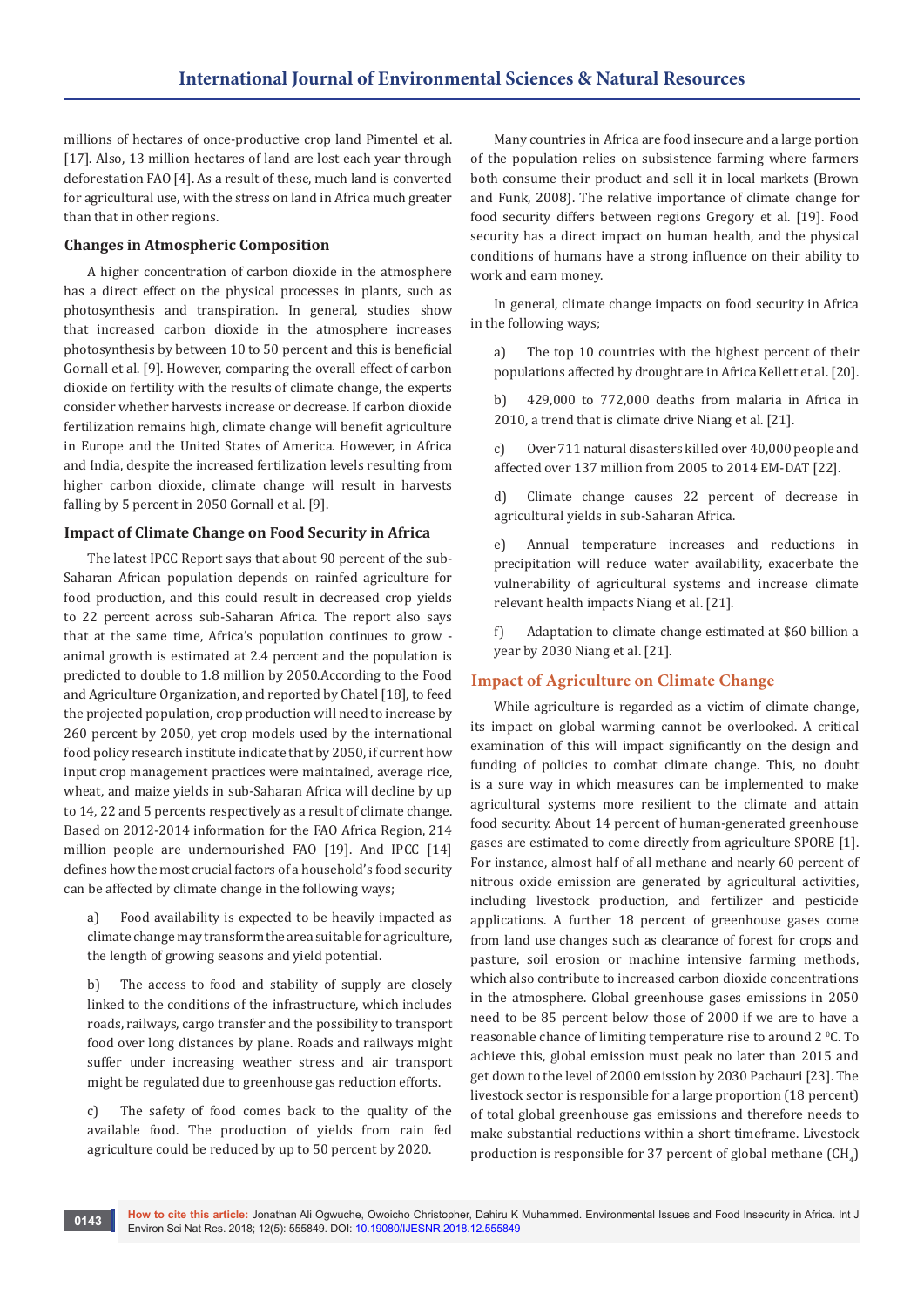emissions, 65 percent of global nitrous oxide  $(N_2O)$  emissions, and 9 percent of global carbon dioxide  $\left({\mathbb{C}}{\mathbb{O}}_2\right)$  emission Pachauri [23]. In addition, 64 percent of ammonia emissions originate in livestock production and contribute to air, soil and water pollution, arid rain and damage to the ozone layer Stenifeld et al. [16]. According to them, globally, the most important sources of livestock-related greenhouse gases are enteric fermentation (methane produced by digestion), animal manure and fertilizers used for food production.

Nitrious oxide emission are projected to increase by up to 35-60 percent by 2030 due to increased manure production by animals and increases in nitrogen fertilizer, much of which will be used to grow feed IPCC [14]. The expansion of large scale commercial production of pigs and poultry is predicted to raise global emissions of methane from pig slurry and nitrous oxide from poultry manure (United States Environmental Protection Agency USEPA [24]. Climate change directly and indirectly impacts many aspects of food security, particularly in the agricultural and livestock sectors. The livestock sector makes a significant contribution to climate change, while also being a prime cause of soil and water pollution.

#### **Adaptation to Climate Change**

The fourth  $(4<sup>th</sup>)$  IPCC  $[2]$  report states that the maximum increase in global temperatures must be limited to 2  $°C$ . This means that greenhouse gas emissions will have to be reduced. It therefore implies that international progress towards a global agreement to reduce greenhouse gas emissions should be geared up, as this will greatly contribute to offsetting the effects of climate change. Many farmers, especially in Africa, are starting to feel the effects of climate change and are seeing their subsistence threatened. The sooner the effects are accepted, the sooner appropriate measures can be taken to adapt agricultural systems to climate change. The IPCC define adaptation in 2001 as adjustment in natural or human systems in response to actual or expected climate stimuli or their effects, which moderates harm or exploits beneficial opportunities. Various types of adaptation can be distinguished, including anticipatory and reactive adaptation, private and public adaptation, and autonomous and planned adaptation. This implies that as every continent or country varies with its own peculiarities, adaptation measures required vary from place to place. The challenge of adapting is much more difficult for developing countries because, in addition to being more exposed to the effects of climate change and being more vulnerable, they have weaker institutions and limited access to technology and markets (IPCC, 2001). According to IPCC, the extent to which systems are susceptible to climate change is a function of the magnitude of climate change, the sensitivity of the system to changes in climate, and the ability to adapt the system to changes in climate. However, the experts argue that the agricultural sector should be focused on the following areas:

b. Improvement and integration of weather forecasting systems

c. Early warning systems for serious weather conditions

d. Appropriate handling of risks resulting from natural disasters and the preparation of contingency and social and plans.

e. Rural investment, harvest insurance, incentives and the adoption of best farming and land use practices.

f. Improvement of water storage and conservation systems

- g. Water reuse
- h. Desalination

i. Increased efficiency of water use and irrigation

j. Changes to planting cycles for different crops

k. Improvements to land management to avoid soil erosion and

l. Implementation of disease monitoring systems to warm off possible outbreaks.

Measures to ensure food security in the face of climate change must aim to achieve sustainable and robost agricultural development, taking into consideration the needs of the most vulnerable such as women and children, while improving nutritional quality, as appropriate nutrition helps make the population more resistant to the consequences of climate changes such as disease outbreaks and poor hygiene.

UNDP has outlined a number of adaptation strategies that most African countries have adopted to aimed mitigating the impact of climate change. These include:

i. Agricultural decision-making, in Burkina Faso and Mozambique, is informed through improved automatic weather stations coverage and trained agronomists, agricultural extension workers, community radio staff and meteorologists.

Regional climate information and early warning systems (EWS) have been enhanced through a partnership with the international research institute for climate and society, providing informed and timely decision-making.

iii. Indices for livestock and crops developed in Burkina Faso and Niger for implementation of weather index insurance schemes aimed at protecting small folder farmers against agricultural loss caused by extreme weather events.

iv. Adaptation planning has been improved in Burkina Faso, Malawi and Tanzania through the development of national and local adaptation plans that are aligned with planning and bud-setting frameworks through participatory processes involving rural communities.

a. Analysis of hot spots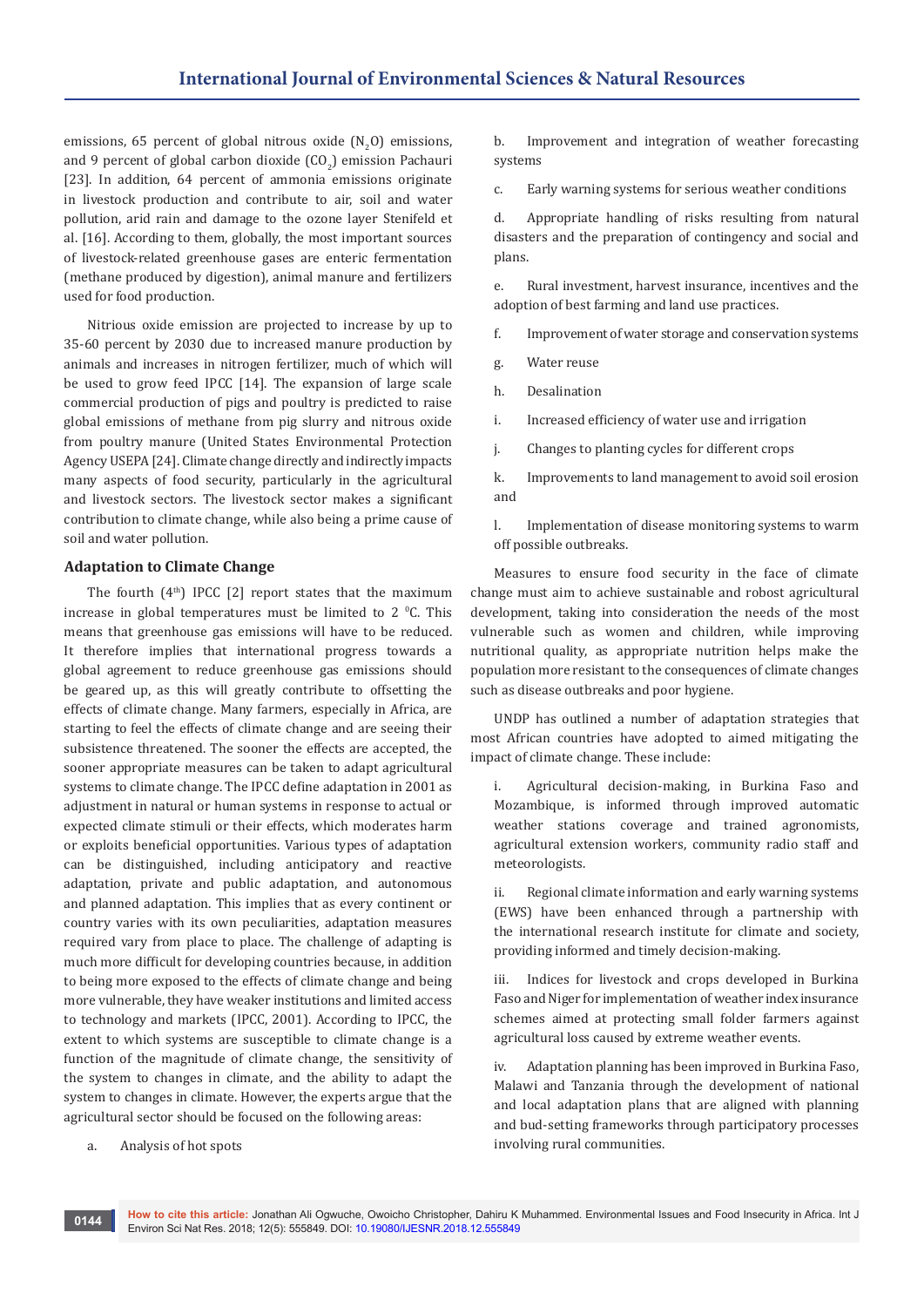v. Food security risk has been reduced in Malawi via the implementation of agro forestry as an adaptation measure with communities planting multipurpose trees alongside food crops.

vi. Regional climate products and services have been improved by training experts and equipping the two (2) regional climate centres in Africa - AGHRYMET and ACMAD based in Niamey, Niger.

vii. Community resilience and livelihoods have been enhanced in vulnerable parts of Africa via supporting drought and flood risk management practices for small holder farms, as well as promoting innovative climate finance solutions, including micro-credit for small/medium enterprises and weather-indexed insurance for farmers, and

viii. Water security has been improved via water harvesting technologies and solar-based irrigation initiatives that have benefitted poor rural farmers across hundreds of communities.

#### **Task for Agriculture and the Way Forward**

To meet the needs of the world's expanding population, which is projected to be a million by 2050, farmers will have to produce more, baring climate change, which will lead to dramatic change in agricultural productivity and water availability. The added challenge is to produce more but in ways that will protect the environment, especially soil and water, while minimizing agricultural contribution to climate change. Agriculture is rapidly evolving to address the drivers of climate change, for instance through irrigation fertilizers and the provision of better germplasm for higher productivity and improved products WEF [25]. In many less developed parts of the world, increased production has occurred through the extension of agricultural lands rather than through intensification Henao and Baanante [26]. At a global scale, both intensification and extensification are currently having a significant negative effect in the environment, depleting the natural resource base upon which we rely (MEA 2005, IAASTD 2009). The need to reduce the environmental impacts while increasing productivity requires a significant change in the way agriculture currently operates WEF [25]. Beyond the threats, there are opportunities related to climate change for small holder farmers. The opportunity lies in Climate Smart Agriculture (CSA), defined as agriculture that sustainably increases productivity, resilience (adaptation), reduces/removes greenhouse gases (mitigation) and enhances achievement of national food security and development SPORE [1]. According food and agriculture organization, CSA has the potential to increase sustainable productivity increase the resilience of farming systems to climate impacts and mitigate climate change through greenhouse gas emission reductions and carbon sequestration (FAO). This no doubt represents a significant approach to achieving short and long term agricultural development priorities in the face of climate change and serves as a bridge to meeting other

development priorities. Launched in 2015, the global alliance for CSA will help support countries and other actors in securing the necessary policy, technical, and financial conditions to enable the triple win (food security, adaptation and mitigation) that can be achieved through CSA approaches. All these practices in Table 1 address food security and lead to higher productivity, but their ability to address adaptation and mitigation varies. In most cases, food security improvements will also raise the adaptation capacity of farmers. Many CSA practices can be integrated into a single farming system and will provide multiple benefits that can improve livelihoods and incomes.

The world agroforestry centre (2011) enumerates all that should be done to overcome the challenges of introducing CSA, to include:

- i. Provide an enabling legal and political environment.
- ii. Improve market accessibility
- iii. Involve farmers in the project-planting process.
- iv. Improve access to knowledge and training
- v. Introduce more secure tenure
- vi. Overcome the barriers of high opportunity costs to land and
- vii. Improve access to farm implements and capital.

#### **Conclusion**

Environmental issues, notably climate change impact heavily on food security, and have direct and essential impact on the human existence of the African continent. To meet the food needs of Africa's expanding population, she needs to innovate in terms of ideas, transformation models, new innovation platforms. Smallholders dependent on nature and weather can no longer feature as the main source of African agricultural output in the era of knowledge based world economy. Another added challenge is to produce more food but in ways that will protect the environment while minimizing agriculture's contribution to climate change. This means adapting to climate change and reducing climate footprint by curbing greenhouse gas emissions. The surest way out is through Climate Smart Agriculture CSA which advocates for changes in agricultural practices as well as the adoption of radically innovative technologies through soil conservation techniques and land management strategies to enhance productivity, resilience and the carbon balance of agricultural systems. At the third global science conference on CSA held in France in [27], 700 researchers and development experts from 75 countries highlighted the need to set up early warning systems, develop agro-ecology research, promote family farming and local agricultural research and to bridge gaps disciplines. For small holder farmers in developing countries, the opportunities for greater food security and increased income together with greater resilience will be more important to adopting CSA than mitigation opportunities. For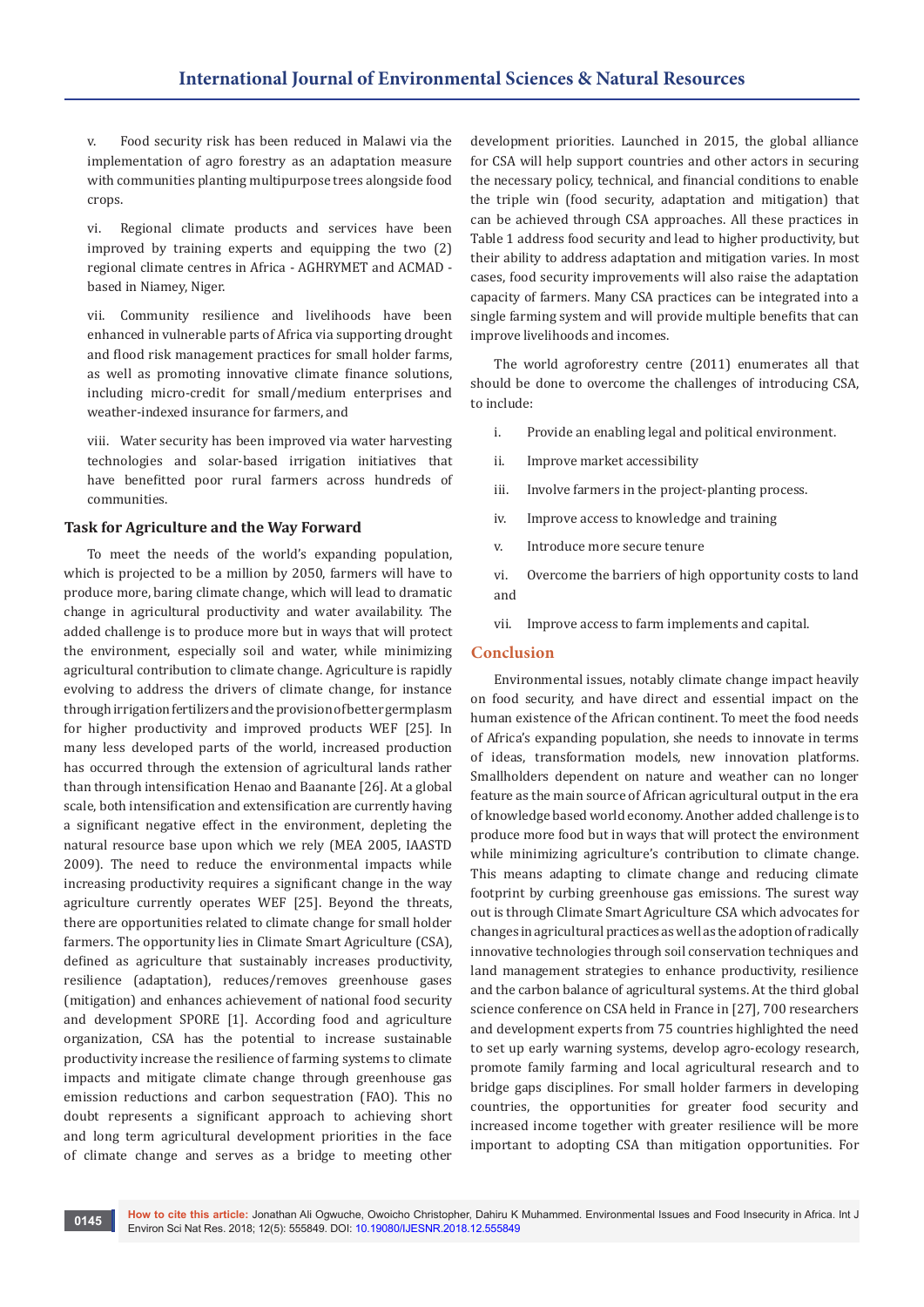intensive mechanized agricultural operations, the opportunities to reduce emissions will be of greater interest.

Opportunities exist for CSA to mitigate climate change, improve resilience to climate impacts and increase food security. Table 1 below shows some of a range of practices that are consistent with CSA in smallholder systems as well as in line with the AU-NEPAD agriculture climate change adaptation - mitigation framework AU-NEPAD [28] while most of these are applicable to all regions and climates of the tropics and subtropics, some practices are more appropriate to humid conditions (e.g. rice management) [29] to dry lands (e.g. grassland restoration, drip irrigation or to slopes (e.g. terraces, contour planting).

**Table 1:** Climate smart practices useful in small holder agricultural production.

| <b>Crop Management</b>                                                                                                                                                                      | Livestock<br><b>Management</b>                                                                                                                                                                                                                                   | <b>Soil and Water</b><br><b>Management</b>                                                                                                                                                                                                                                  | <b>Agro Forestry</b>                                                                                                                                                                                                  | <b>Integrated Food</b><br><b>System</b>                                                |
|---------------------------------------------------------------------------------------------------------------------------------------------------------------------------------------------|------------------------------------------------------------------------------------------------------------------------------------------------------------------------------------------------------------------------------------------------------------------|-----------------------------------------------------------------------------------------------------------------------------------------------------------------------------------------------------------------------------------------------------------------------------|-----------------------------------------------------------------------------------------------------------------------------------------------------------------------------------------------------------------------|----------------------------------------------------------------------------------------|
| a)<br>Intercropping with<br>legumes,<br>b)<br>Crop rotation<br>c)<br>New crops<br>varieties<br>d)<br>Improved<br>storage and<br>processing<br>techniques<br>Greater crop<br>e)<br>diversity | a)<br>Improved<br>feeding strategies<br>b)<br>Rotational<br>grazing<br>Fodder crops<br>$\mathbf{C}$<br>d)<br>Grassland<br>restoration and<br>conservation<br>Manure<br>e)<br>treatment improved<br>livestock health<br>Animal<br>f)<br>husbandry<br>improvements | a)<br>Conservation<br>agriculture<br>$\mathbf{b}$<br>Contour<br>planting<br>Terraces and<br>c)<br>bunds<br>$\mathbf{d}$<br>Planting pits<br>Water<br>e)<br>storage<br>f)<br>Alternate<br>wetting and drying<br>Dams, pits,<br>g)<br>ridges,<br>h)<br>Improved<br>irrigation | Boundary<br>a)<br>trees and<br>hedgerows<br>b)<br>Nitrogen-<br>fixing trees on farms<br>Multipurpose<br>c)<br>trees<br>d<br>Improved<br>fallow with fertilizer<br>shrubs<br>Woodlots<br>e)<br>f)<br>Fruit<br>orchards | <b>Biogas</b><br>a)<br>b)<br>Production of<br>every plant.<br>Improved<br>c)<br>stores |

## **References**

- 1. [SPORE \(2015\) Technical Centre for Agricultural and Rural Cooperation:](http://spore.cta.int/images/magazines/Spore-HS-2015-EN-Web.pdf)  [Global Warming: Doing Business in a Time of Climate Change. SPORE](http://spore.cta.int/images/magazines/Spore-HS-2015-EN-Web.pdf)  [-The Magazine for Agricultural and Rural Development in ACP](http://spore.cta.int/images/magazines/Spore-HS-2015-EN-Web.pdf)  [Countries.](http://spore.cta.int/images/magazines/Spore-HS-2015-EN-Web.pdf)
- 2. [IPCC \(2007\) Climate Change 2007: Mitigation of Climate Change. IPCC](https://www.ipcc.ch/pdf/assessment-report/ar4/wg3/ar4_wg3_full_report.pdf)  [4th Assessment Report, Working Group III. Chapter 8 Agriculture. Final](https://www.ipcc.ch/pdf/assessment-report/ar4/wg3/ar4_wg3_full_report.pdf)  [Draft Pre-copy Edit Version.](https://www.ipcc.ch/pdf/assessment-report/ar4/wg3/ar4_wg3_full_report.pdf)
- 3. [Carlos L \(2015\) Agriculture as Part of Africa's Structural](http://repository.uneca.org/handle/10855/23254)  [Transformation. Journal of African Transformation 1\(1\): 43-61.](http://repository.uneca.org/handle/10855/23254)
- 4. FAO (2005) Global Forest Resources Assessment. First Area Statistics.
- 5. [Caritas International \(2015\) Food Security Study: Summary Report](https://reliefweb.int/report/world/caritas-internationalis-food-security-study-summary-report-may-2015)  [Catholic Relief Services.](https://reliefweb.int/report/world/caritas-internationalis-food-security-study-summary-report-may-2015)
- 6. Ethan S (2015) Impact of Climate Change on Agriculture and Food Security in Nigeria: Challenges and Adaptation. Global Advanced Research Journal of Medicinal Plant 3(1): 001-009.
- 7. [Khanal RC \(2009\) Climate Change and Organic Agriculture. The Journal](https://www.nepjol.info/index.php/AEJ/article/view/2136)  [of Agriculture and Environment 10: 100-110.](https://www.nepjol.info/index.php/AEJ/article/view/2136)
- 8. [FAO \(2007\) Adaptation to Climate Change in Agriculture, Forestry and](http://www.fao.org/nr/climpag/pub/adaptation_to_climate_change_2007.pdf)  [Fisheries: Perspective, Framework and Priorities. Inter-departmental](http://www.fao.org/nr/climpag/pub/adaptation_to_climate_change_2007.pdf)  [Working Group on Climate Change of the Food and Agriculture](http://www.fao.org/nr/climpag/pub/adaptation_to_climate_change_2007.pdf)  [Organization of the United Nations, Rome.](http://www.fao.org/nr/climpag/pub/adaptation_to_climate_change_2007.pdf)
- 9. [Gornall \(2010\) Implication of Climate Change for Agricultural](http://rstb.royalsocietypublishing.org/content/365/1554/2973)  [Productivity in the Early Twenty-first Century. Phil Trans R Soc 365:](http://rstb.royalsocietypublishing.org/content/365/1554/2973)  [2973-2989.](http://rstb.royalsocietypublishing.org/content/365/1554/2973)
- 10. [Altieri MA, Nicholis C \(no date\) Cambio climatic y agricultura](http://socla.co/wp-content/uploads/2014/leisa-campesino-cambio-climatico.pdf)  [campesina: impacts respuestas adaptatives. University of California,](http://socla.co/wp-content/uploads/2014/leisa-campesino-cambio-climatico.pdf)  [Berkeley, USA.](http://socla.co/wp-content/uploads/2014/leisa-campesino-cambio-climatico.pdf)
- 11. [Jones PC, Thornton PK \(no date\) The Potential Impacts of Climate](https://www.researchgate.net/publication/222398411_The_potential_impacts_of_climate_change_in_maize_production_in_Africa_and_Latin_America_in_2055_Glob_Environ_Chang)  [Change on Maize Production in Africa and Latin America in 2055.](https://www.researchgate.net/publication/222398411_The_potential_impacts_of_climate_change_in_maize_production_in_Africa_and_Latin_America_in_2055_Glob_Environ_Chang)  [Global Environmental Change 13: 51-59.](https://www.researchgate.net/publication/222398411_The_potential_impacts_of_climate_change_in_maize_production_in_Africa_and_Latin_America_in_2055_Glob_Environ_Chang)
- 12. [WMO \(2006\) Drought Monitoring and Early Warning: Concepts,](https://public.wmo.int/en/resources/library/drought-monitoring-and-early-warning-concepts-progress-and-future-challenges)  [Progress and Future Challenges.](https://public.wmo.int/en/resources/library/drought-monitoring-and-early-warning-concepts-progress-and-future-challenges)
- 13. [IOM \(2008\) Report: Migration and Climate Change. IOM Research](https://www.iom.int/news/iom-migration-research-series-no-31-migration-and-climate-change)  [Migration and Series No. 31.](https://www.iom.int/news/iom-migration-research-series-no-31-migration-and-climate-change)
- 14. [IPCC \(2007\) Climate Change 2007: Synthesis Report. International](https://www.ipcc.ch/pdf/assessment-report/ar4/syr/ar4_syr_full_report.pdf)  [Panel on Climate Change.](https://www.ipcc.ch/pdf/assessment-report/ar4/syr/ar4_syr_full_report.pdf)
- 15. [Stern Review \(2006\) The Economics of Climate Change. HM Treasury](http://webarchive.nationalarchives.gov.uk/+/http:/www.hm-treasury.gov.uk/sternreview_index.htm)  [and Cabinet Office.](http://webarchive.nationalarchives.gov.uk/+/http:/www.hm-treasury.gov.uk/sternreview_index.htm)
- 16. [Steinfeld H \(2006\) Livestock's Long Shadow: Environmental Issues](http://www.fao.org/docrep/010/a0701e/a0701e00.HTM)  [and Options. FAO, Rome.](http://www.fao.org/docrep/010/a0701e/a0701e00.HTM)
- 17. Pimental D (2008) Reducing energy inputs in the US food system. Human ecology 36: 459-471.
- 18. [Chattel B \(2015\) Cocoa Trees Have the Shade, in SPORE.](http://www.worldagroforestry.org/treesandmarkets/inaforesta/documents/agrof_cons_biodiv/Ch.3-Growing-Cocoa-Beans.pdf)
- 19. [FAO \(2014\) The State of Food Insecurity in the World](http://www.fao.org/3/a-14030e.pdf.).
- 20. [Kellet J, Cavavan A, Pichon F \(2014\) Financing Disaster Risk Reduction:](https://www.odi.org/publications/8347-financing-disaster-risk-reduction-towards-coherent-and-comprehensive-approach)  [Towards a Coherent and Comprehensive Approach.](https://www.odi.org/publications/8347-financing-disaster-risk-reduction-towards-coherent-and-comprehensive-approach)
- 21. [Niang IO, Ruppel MA, Abdrabo A, Essel C, Lennard J, et al. \(2014\)](http://www.scirp.org/(S(351jmbntvnsjt1aadkposzje))/reference/ReferencesPapers.aspx?ReferenceID=1544123)  [Africa in Climate Change 2014: Impacts, Adaptation and Vulnerability.](http://www.scirp.org/(S(351jmbntvnsjt1aadkposzje))/reference/ReferencesPapers.aspx?ReferenceID=1544123)  [Cambridge University Press, Cambridge, UK.](http://www.scirp.org/(S(351jmbntvnsjt1aadkposzje))/reference/ReferencesPapers.aspx?ReferenceID=1544123)
- 22. [EM-DAT The International Disaster Database.](http://www.emdat.be.)
- 23. Pachaur RK (2007) IPCC 4<sup>th</sup> Assessment. Key findings. Presentation to UN, New York City, USA.
- 24. US-EPA (2006) Global Anthropogenic NON-CO<sub>2</sub> Greenhouse Gas [Emissions pp. 1990-2020.](https://nepis.epa.gov/Exe/ZyNET.exe/2000ZL5G.TXT?ZyActionD=ZyDocument&Client=EPA&Index=2006+Thru+2010&Docs=&Query=&Time=&EndTime=&SearchMethod=1&TocRestrict=n&Toc=&TocEntry=&QField=&QFieldYear=&QFieldMonth=&QFieldDay=&IntQFieldOp=0&ExtQFieldOp=0&XmlQuery=&)
- 25. [WEF \(2010\) Realizing a New Vision for Agriculture: A Road for](https://www.weforum.org/reports/realizing-new-vision-agriculture-roadmap-stakeholders)  [Stakeholders. World Economic Forum, Geneva.](https://www.weforum.org/reports/realizing-new-vision-agriculture-roadmap-stakeholders)
- 26. [Henao J, Baanante C \(2006\) Agricultural Production and Soil Nutrient](https://vtechworks.lib.vt.edu/bitstream/handle/10919/68832/4566_Henao2006_Ag_production_nutrient_mining_.pdf?sequence=1)  [Mining in Africa: Implication for Resource Conservation and Policy](https://vtechworks.lib.vt.edu/bitstream/handle/10919/68832/4566_Henao2006_Ag_production_nutrient_mining_.pdf?sequence=1)  [Development. IFDC Tech, Bull, International Fertilizer Development](https://vtechworks.lib.vt.edu/bitstream/handle/10919/68832/4566_Henao2006_Ag_production_nutrient_mining_.pdf?sequence=1)  [Centre, Muscle Shoals, AI, USA.](https://vtechworks.lib.vt.edu/bitstream/handle/10919/68832/4566_Henao2006_Ag_production_nutrient_mining_.pdf?sequence=1)